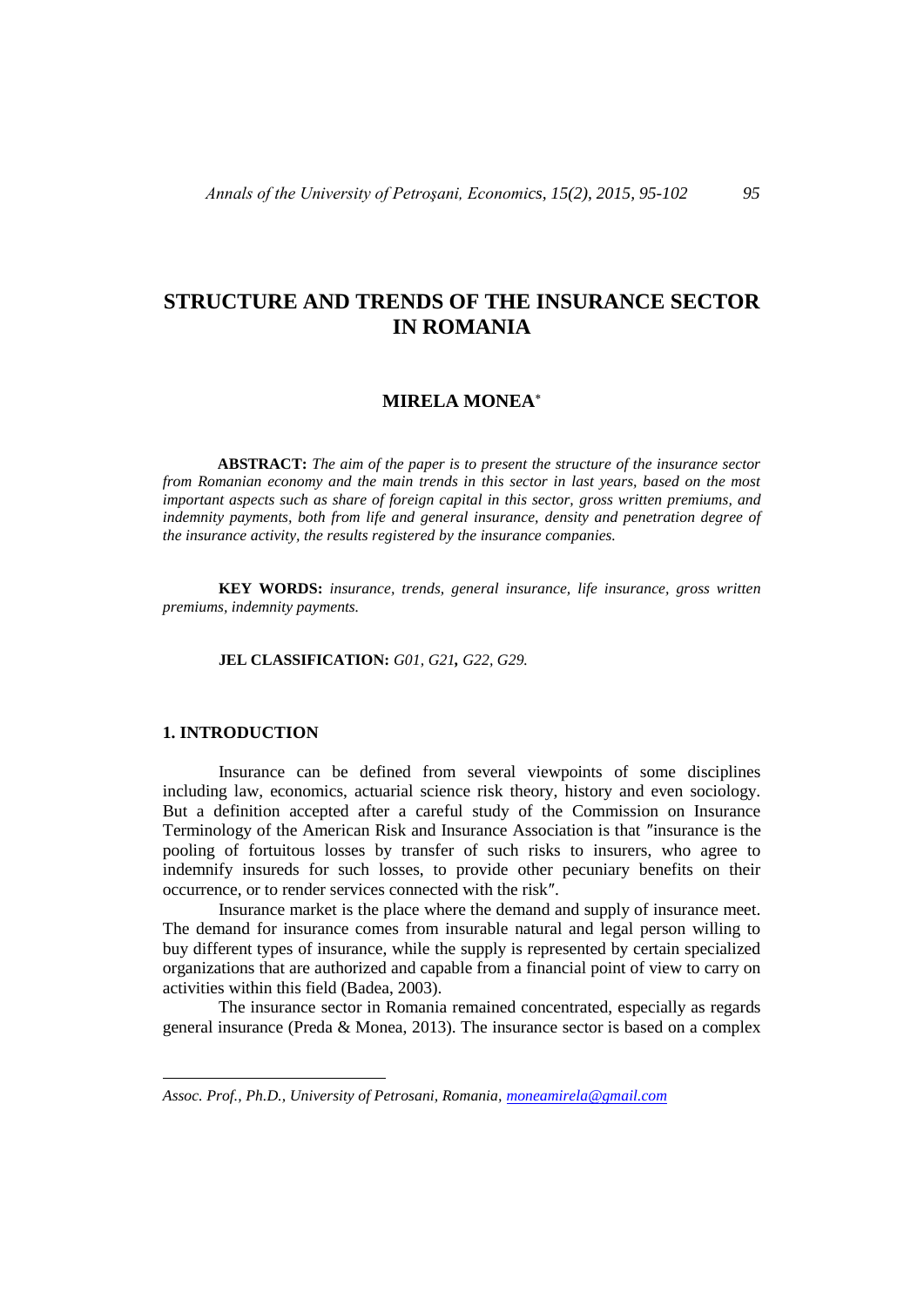and dynamic activity of the insurance companies having an important role in the economic development of a country (Monea, 2013).

## **2. THE STRUCTURE OF THE ROMANIAN INSURANCE SECTOR**

In Romanian insurance sector, according to the insurance law and regulations, it is operational the following structure of the insurance:

- $\triangleright$  General insurance;<br> $\triangleright$  Life insurance:
- Life insurance:

General insurance comprises 18 different insurance classes. The structure by classes of general insurance is the following:

| Class I            | Accident and sickness insurance (including occupational accidents and    |  |  |
|--------------------|--------------------------------------------------------------------------|--|--|
|                    | diseases)                                                                |  |  |
| Class II           | <b>Health Care Insurance</b>                                             |  |  |
| Class III          | Insurance for Land transportation means other than rail transport        |  |  |
| Class IV           | Railroad transport insurances                                            |  |  |
| Class V            | Air transport insurances                                                 |  |  |
| Class VI           | Sea, lake and river transport insurances                                 |  |  |
| Class VII          | Goods in transit insurances, including transported goods, luggage and    |  |  |
|                    | any other goods                                                          |  |  |
| Class VIII         | Fire and other natural disasters insurance                               |  |  |
| Class IX           | Property damage liability insurance                                      |  |  |
| Class X            | Civil liability insurance for motor vehicles (compulsory civil liability |  |  |
|                    | insurance for motor vehicles and green card)                             |  |  |
| Class XI           | Civil liability for air transport                                        |  |  |
| Class XII          | Civil liability for sea, lake and river transport                        |  |  |
| Class XIII         | General civil liability insurance                                        |  |  |
| <b>Class XIV</b>   | Credit insurances                                                        |  |  |
| Class XV           | Collateral security insurance                                            |  |  |
| Class XVI          | Financial loses insurances                                               |  |  |
| <b>Class XVII</b>  | Legal protection insurances                                              |  |  |
| <b>Class XVIII</b> | Insurances for assistance                                                |  |  |

Life insurance comprises 6 different insurance classes. The structure by classes of life insurance is the following:

| Class A I   | Life insurance, annuity and additional life insurance                          |  |  |  |
|-------------|--------------------------------------------------------------------------------|--|--|--|
| Class A II  | Marriage insurance, birth insurance                                            |  |  |  |
| Class A III | Life insurance and annuities linked to investment funds                        |  |  |  |
| Class A IV  | Permanent health insurance                                                     |  |  |  |
| Class B1    | Insurance against accidents (including occupational accidents and<br>diseases) |  |  |  |
| Class B2    | Health insurance                                                               |  |  |  |

According to the statistical data provided by the Financial Supervisory Authority, in their annual reports, based on the annual financial statements submitted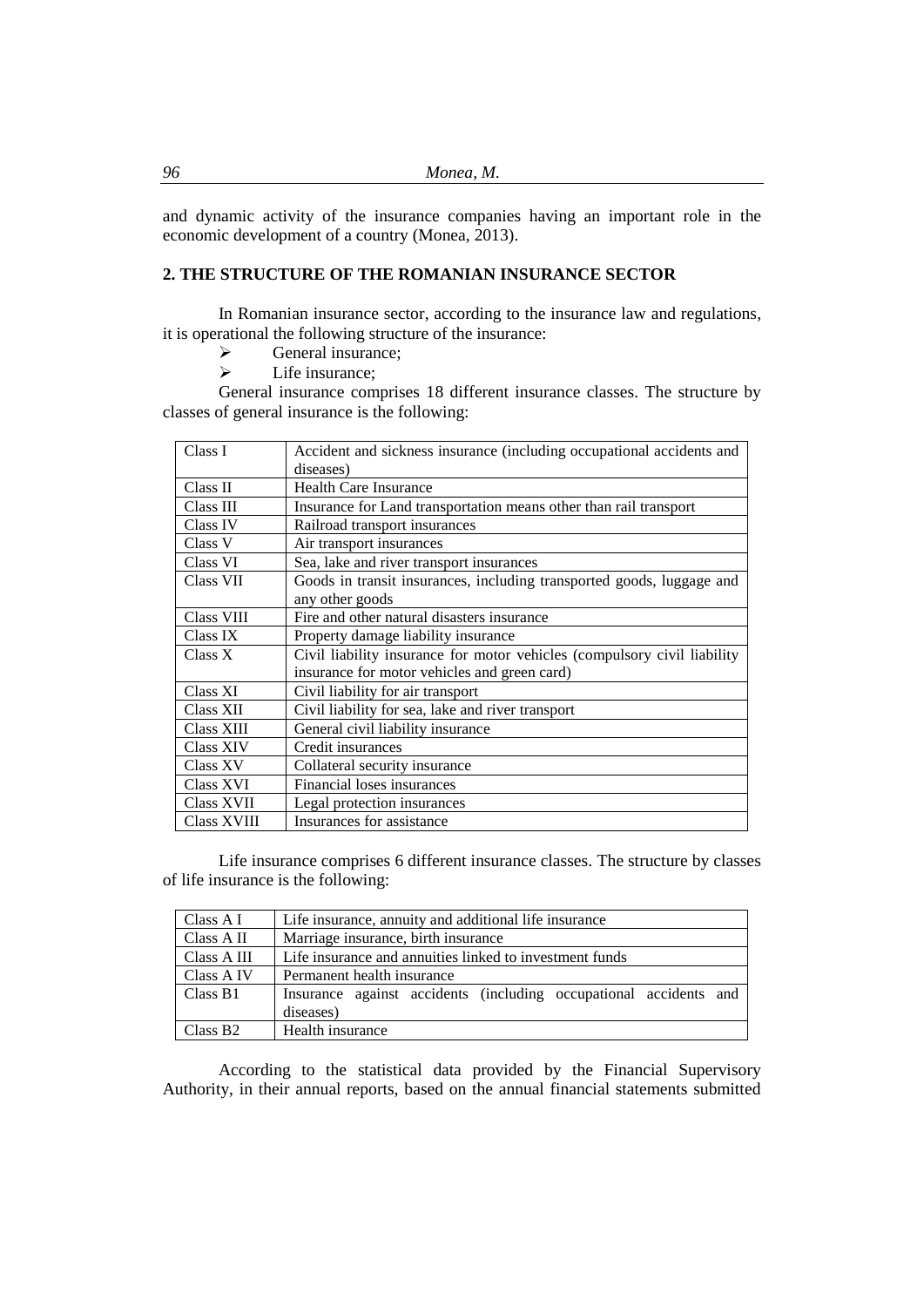by the insurance undertakings, the evolution of the number of insurance undertakings in last 5 years, and the evolution and structure of share capital in the same period is showed below (Table 1). As compared to the aggregate value at the end of 2013 of 3,466,278,606 lei, the share capital of insurance undertakings on 31.12.2014 recorded a growth by 139,469,389 lei, which means a nominal growth by 4.02%. (ASF, Annual Report, 2014).

**Specification 2010 2011 2012 2013 2014** Share capital subscribed (lei) 4175309300 4038239446 2985886114 3466278606 3605747995 Foreign capital share (%) 90.40% 91.22% 78.08% 83.21% 83.21%, Number of insurance undertakings 43 41 38 37 - undertakings conducted non-life insurance activity 20 20 22 20 20 - undertakings conducted life insurance activity 12 | 12 | 11 | 10 | 9 - undertakings conducted both type of insurance 11 11 8 8 8

**Table 1. Structure of insurance undertakings and share capital subscribed (lei)**

*Source: based on data from Annual Reports of CSA 2010, 2011, 2012; Annual Report of ASF 2013,2014*



*Source: based on data from Annual Reports of CSA 2010, 2011, 2012; Annual Report of ASF 2013, 2014*

### **Figure 1. The evolution of the activity structure conducted by undertakings**

The participation to the share capital structured by countries, in 2014 is as following: Austria 36.82%; Romania 16.61%; France 12.94%; Ireland 9.36%; The Netherlands, 8.42%; Bulgaria 5.89%; Germany 3.29%; Greece 2.13%; Cyprus 1.17 %; Italy 1.07%; Great Britain 1.05%; Luxembourg 0.92%; Republic of Moldavia 0.31%; USA 0.0002%; Turkey 0.0001%.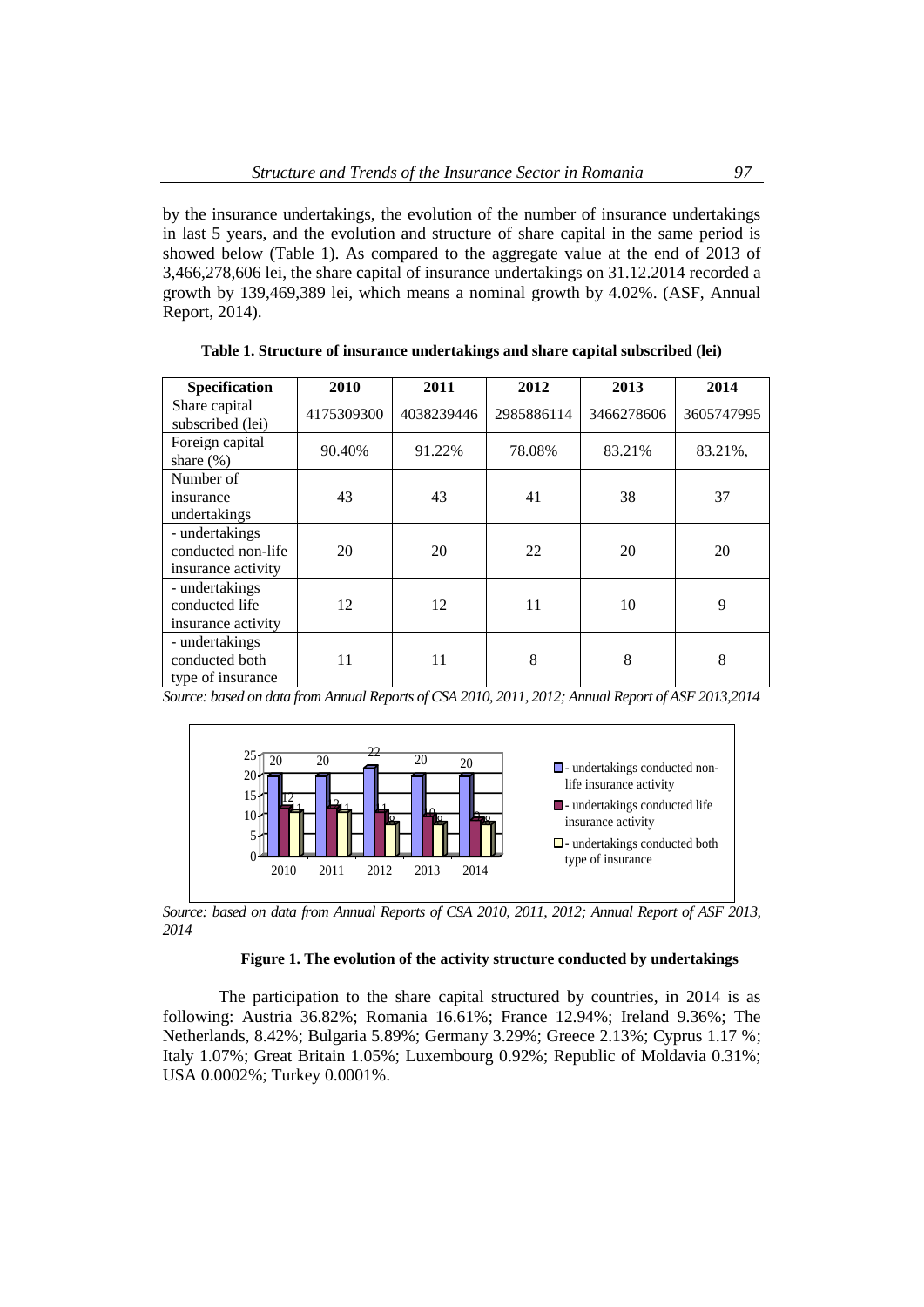## **3. TRENDS OF THE INSURANCE SECTOR**

Based on data provided by the insurance undertakings, at the end of 2014, the gross written premiums, cumulated for the two insurance classes – general (non-life) and life were 8,085,676,884 lei, showing a decrease by 36,770,005 lei as compared to 2013.

| Year | <b>Gross written</b><br>premiums insurance<br>sector (lei) | <b>Gross written</b><br>premiums from non-life<br>insurance (lei) | <b>Gross written</b><br>premiums from life<br>insurance (lei) |
|------|------------------------------------------------------------|-------------------------------------------------------------------|---------------------------------------------------------------|
| 2010 | 8305402152                                                 | 6639733598                                                        | 1665668554                                                    |
| 2011 | 7822309952                                                 | 6083943098                                                        | 1738366854                                                    |
| 2012 | 8256914950                                                 | 6454395818                                                        | 1802519132                                                    |
| 2013 | 8122446890                                                 | 6488150451                                                        | 1634296439                                                    |
| 2014 | 8085676884                                                 | 6448556518                                                        | 1637120366                                                    |

#### **Table 2. Evolution of gross written premiums**

*Source: based on data from Annual Reports of CSA 2010, 2011, 2012; Annual Report of ASF 2013,2014*

### **Table 3. Evolution of the gross written premiums structure (from life and non-life insurance)**

| Vear                      | <b>2010</b> | 2011           | 2012  | 2013  | 2014  |
|---------------------------|-------------|----------------|-------|-------|-------|
| Non-life insurance $(\%)$ | 79.94       | 77.78          | 78.17 | 79.88 | 79.75 |
| Life insurance $(\%)$     | 20.06       | າາ າາ<br>44.44 | 21.83 | 20.12 | 20.25 |

*Source: based on data from Annual Reports of CSA 2010, 2011, 2012; Annual Report of ASF 2013,2014*

The total volume of gross written premiums (8.085.676884) structured by classes of insurance at the end of 2014, was as follows (ASF, Annual Report, 2014): - 79.75% - gross written premiums (6,448,556,518 lei) from non‐life insurance;

- 20.25% - gross written premiums (1.637.120.366) from life insurance;

The structure of the gross written premiums by geographic areas is the following. (ASF, Annual Report, 2014):

- ➢ Bucharest (including also Ilfov County), by 49.88% out of total;
- ➢ North‐western area (Counties: Bihor, Bistrița–Năsăud, Cluj, Maramureş, Sălaj and Satu‐Mare), by 8.95%;
- ➢ Central area (Alba, Braşov, Covasna, Harghita, Mureş, Sibiu), by 7.61%;
- ➢ South area (Argeş, Călărași, Dâmbovița, Giurgiu, Ialomița, Prahova, Teleorman), by 7.27%;
- ➢ South‐eastern area (Brăila, Buzău, Constanța, Galați, Tulcea, Vrancea), by 7.12%;
- ➢ North‐eastern area (Bacău, Botoșani, Iași, Neamț, Suceava, Vaslui), by 6.31%;
- ➢ West area (Arad, Caraș ‐ Severin, Hunedoara, Timiș), by 5.14%;
- ➢ South‐western area (Dolj, Gorj, Mehedinți, Olt, Vâlcea), by 4.32%.

Structure by classes of gross written premiums both from non-life insurance and life insurance is presented below in the last 2 years, but the same trend was registered in the previous years.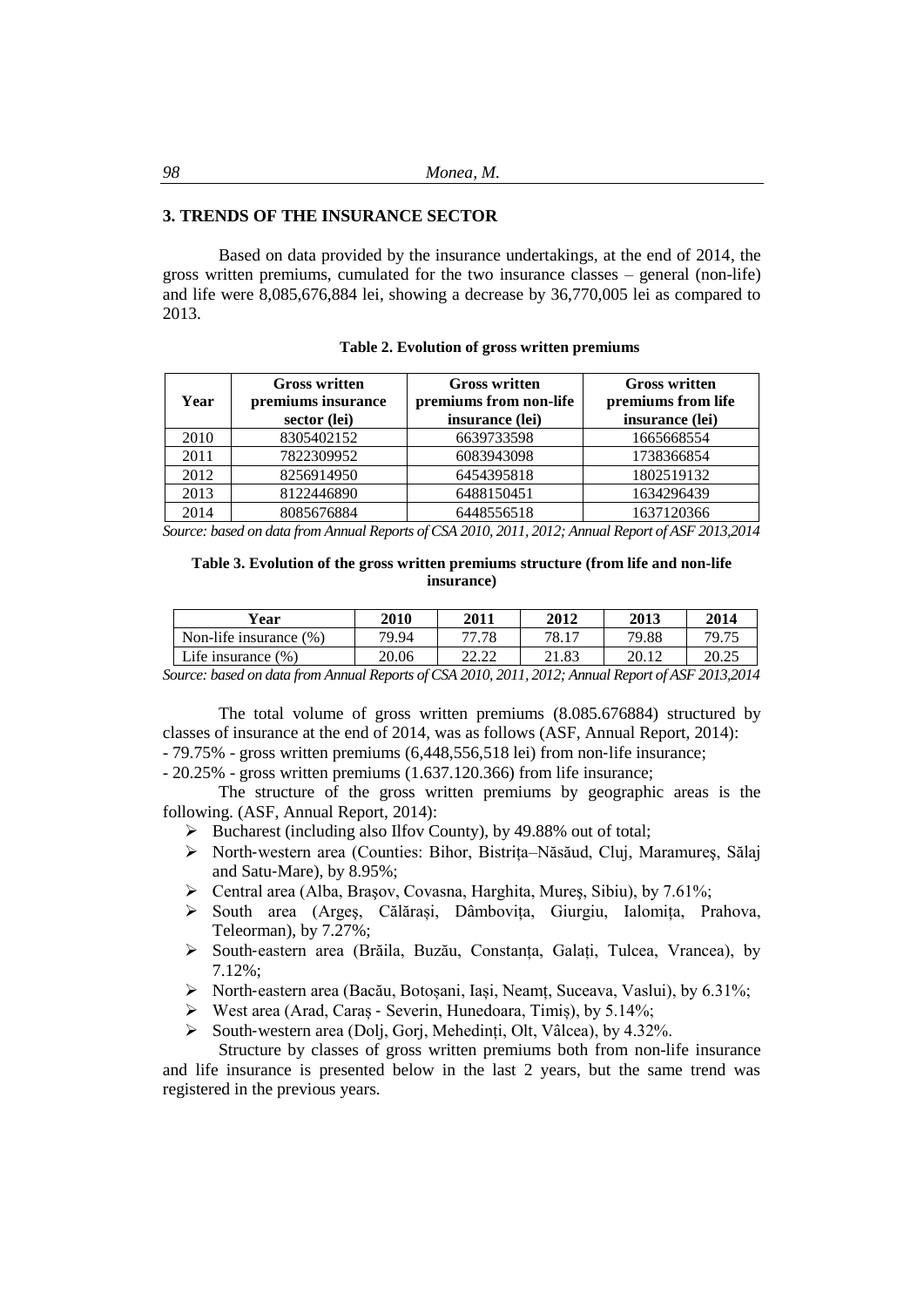

*Source: ASF - Annual report 2013*





**Figure 3. Structure by classes of gross written premiums from general insurance in 2014**



*Source: ASF - Annual report 2013*

**Figure 4. Structure by classes of gross written premiums from life insurance in 2013**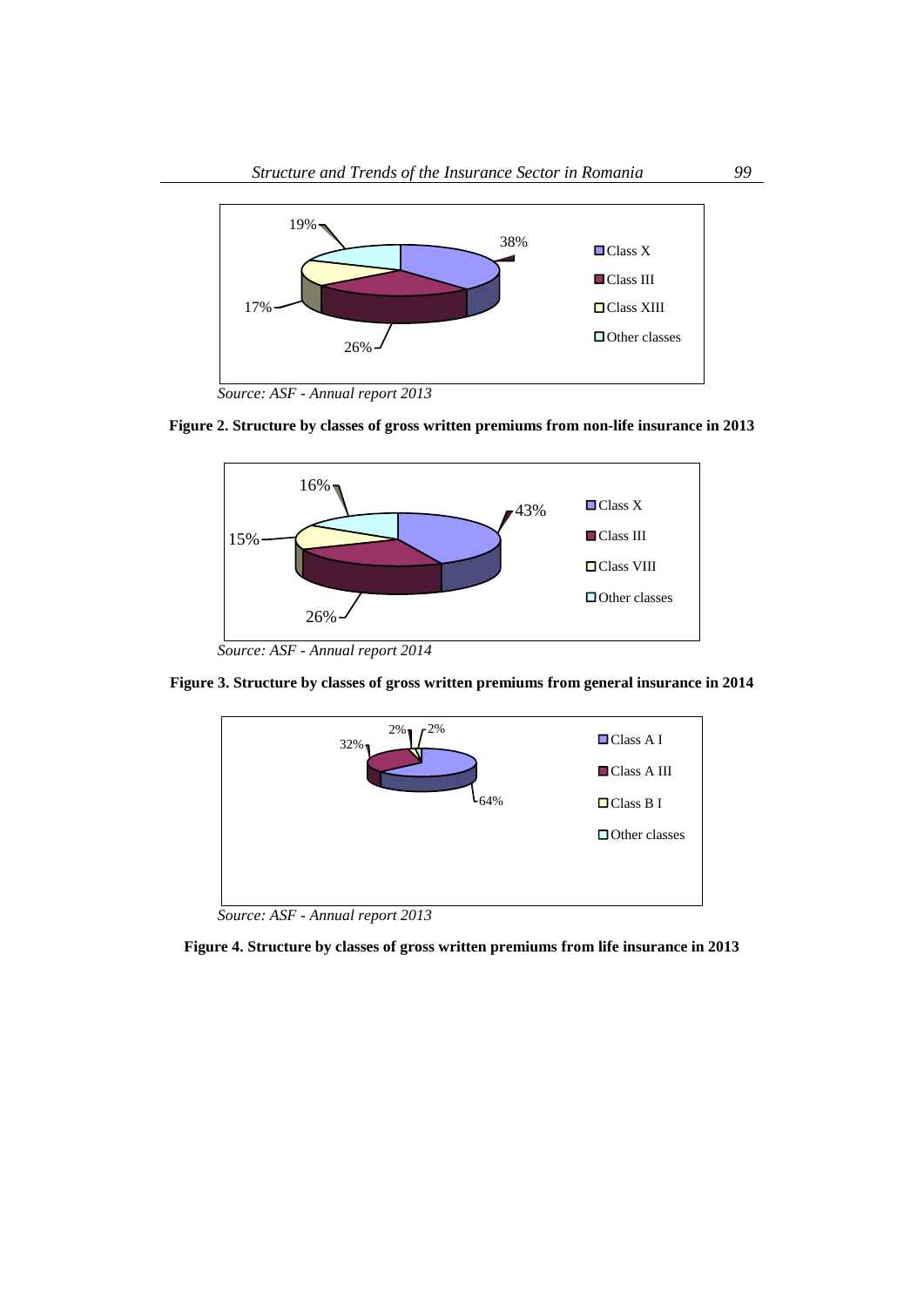

*Source: ASF - Annual report 2014*

#### **Figure 5. Structure by classes of gross written premiums from life insurance in 2014**

The insurance sector in Romania is dependent on the following classes which represented in 2014, 84% of the total gross written premiums from non-life insurance (Class X - Civil liability insurance for motor vehicles, Class III - Insurance for Land transportation, other than rail transport and Class VIII - Fire and other natural disasters insurance). The volume of the gross written premiums from Class X registered an increase from 38% in 2013 to 43% in 2014. The evolution of gross indemnity paid from total insurance sector and for each major category of insurance is presented in Table 4, also the structure of these indemnities shows the trends of each categories in total insurance sector.

| Year | <b>Gross indemnity paid</b><br>insurance sector (lei) | Gross indemnity paid<br>from non-life insurance<br>(lei) | <b>Gross indemnity</b><br>paid from life<br>insurance (lei) |
|------|-------------------------------------------------------|----------------------------------------------------------|-------------------------------------------------------------|
| 2010 | 5069483669                                            | 4797561000                                               | 271922669                                                   |
| 2011 | 4483069265                                            | 4194672389                                               | 288396876                                                   |
| 2012 | 4753573042                                            | 4453717618                                               | 299855424                                                   |
| 2013 | 4545123441                                            | 4217170526                                               | 327952915                                                   |
| 2014 | 4475790865                                            | 4036207152                                               | 439583713                                                   |

**Table 4. Evolution of gross indemnity paid**

*Source: based on data from Annual Reports of CSA 2010, 2011, 2012; Annual Report of ASF 2013,2014*

**Table 5. Evolution of gross indemnity paid structure (from life and non-life insurance)**

| Year                      | <b>2010</b> | 2011  | 2012  | 2013         | 2014  |
|---------------------------|-------------|-------|-------|--------------|-------|
| Non-life insurance $(\%)$ | 94.64       | 93.57 | 93.69 | 92.78        | 90.18 |
| Life insurance (%)        | 5.36        | 6.43  |       | ר ר<br>$-44$ | 9.82  |

*Source: based on data from Annual Reports of CSA 2010, 2011, 2012; Annual Report of ASF 2013,2014*

In 2014 insurance undertakings paid a total volume of gross indemnities for both categories (non‐life insurance and life insurance) of 4.475.790.865 lei, a downward trend of 1.53% as compared to 2013(ASF, Annual Report, 2014). The structure by classes was in 2014 as follows: the undertakings conducting the activity of non‐life insurance paid gross indemnities of 4.036.207.152 lei; and - the undertakings conducting the activity life insurance paid gross indemnities of and maturities of 439.583.713 lei.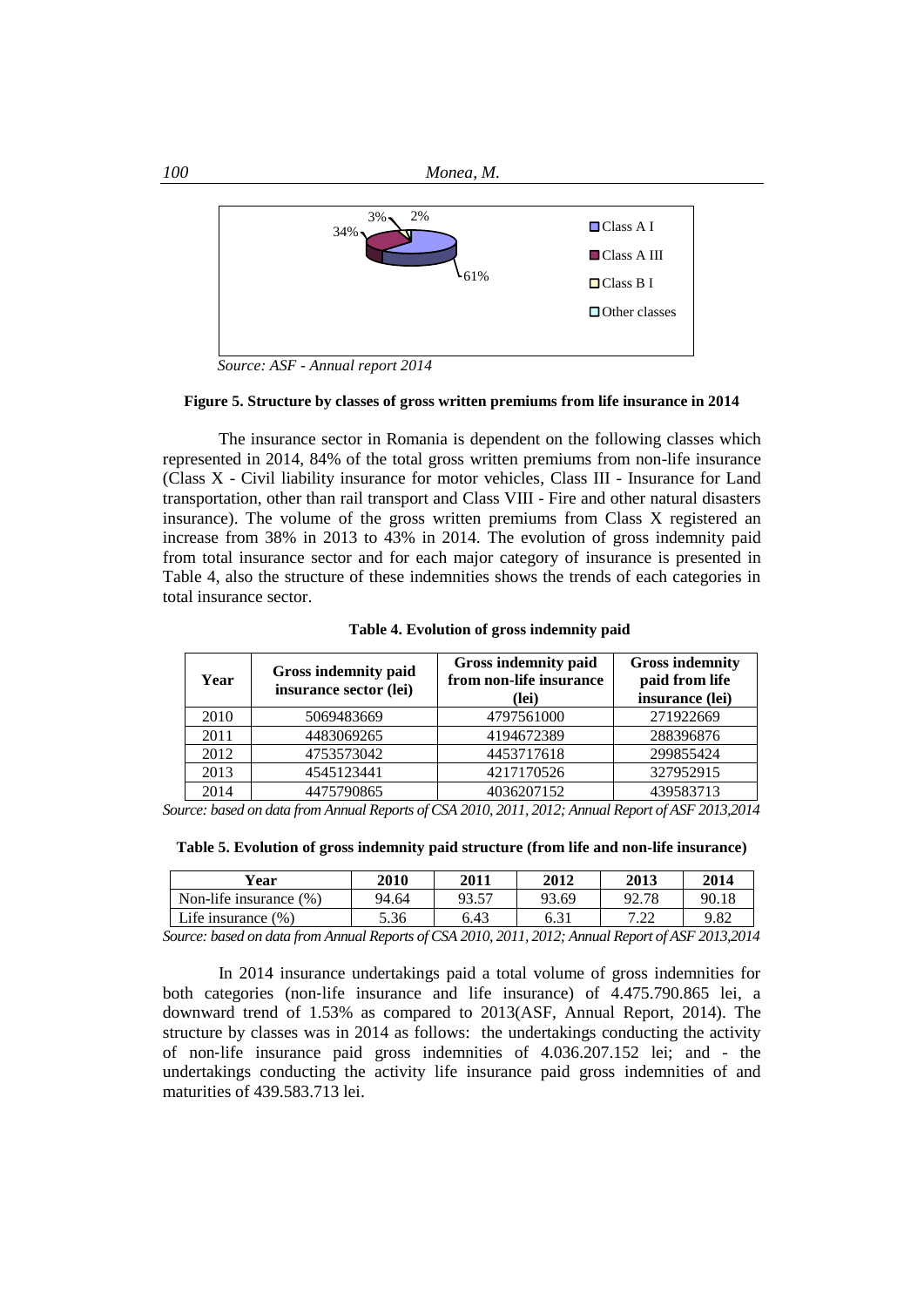

*Source: ASF - Annual report 2014*





*Source: ASF - Annual report 2014*

## **Figure 7. Structure by classes of gross indemnity paid from life insurance in 2014**

The following three classes of insurance, Class X‐ Civil liability insurance for motor vehicles, Class III‐ Insurance for Land transportation, other than rail transport, Class VIII‐ Fire and other natural disasters registered the most significant shares of gross indemnities paid by the insurance undertakings.

Specifics indicators for the insurance sector are: insurance penetration degree and insurance density. *Insurance penetration degree* (share in GDP) is the ratio between gross written premiums from total business insurance (life and general) and Gross Domestic Product. *Insurance density* is the amount of insurance premiums per capita, and is determined as a ratio between gross written premiums and the number of resident population. The evolution of these specific indicators in last five years is presented in Table 4.

| Year | <b>Insurance penetration</b><br>degree in GDP $(\% )$ | <b>Insurance density</b><br>(lei/per capita) | <b>Resident population</b><br>(thousand persons) |
|------|-------------------------------------------------------|----------------------------------------------|--------------------------------------------------|
| 2010 | 1.62                                                  | 368.85                                       | 20246.8                                          |
| 2011 | 1.40                                                  | 388.25                                       | 20147.7                                          |
| 2012 | 1.41                                                  | 410.87                                       | 20060.2                                          |
| 2013 | 1.29                                                  | 405.87                                       | 19985.8                                          |
| 2014 | l 21                                                  | 399.65                                       | 19947.3                                          |

**Table 6. Insurance penetration degree and insurance density**

*Source: based on data from Annual Reports of CSA 2010, 2011, 2012; Annual Report of ASF 2013,2014, Eurostat, NIS*